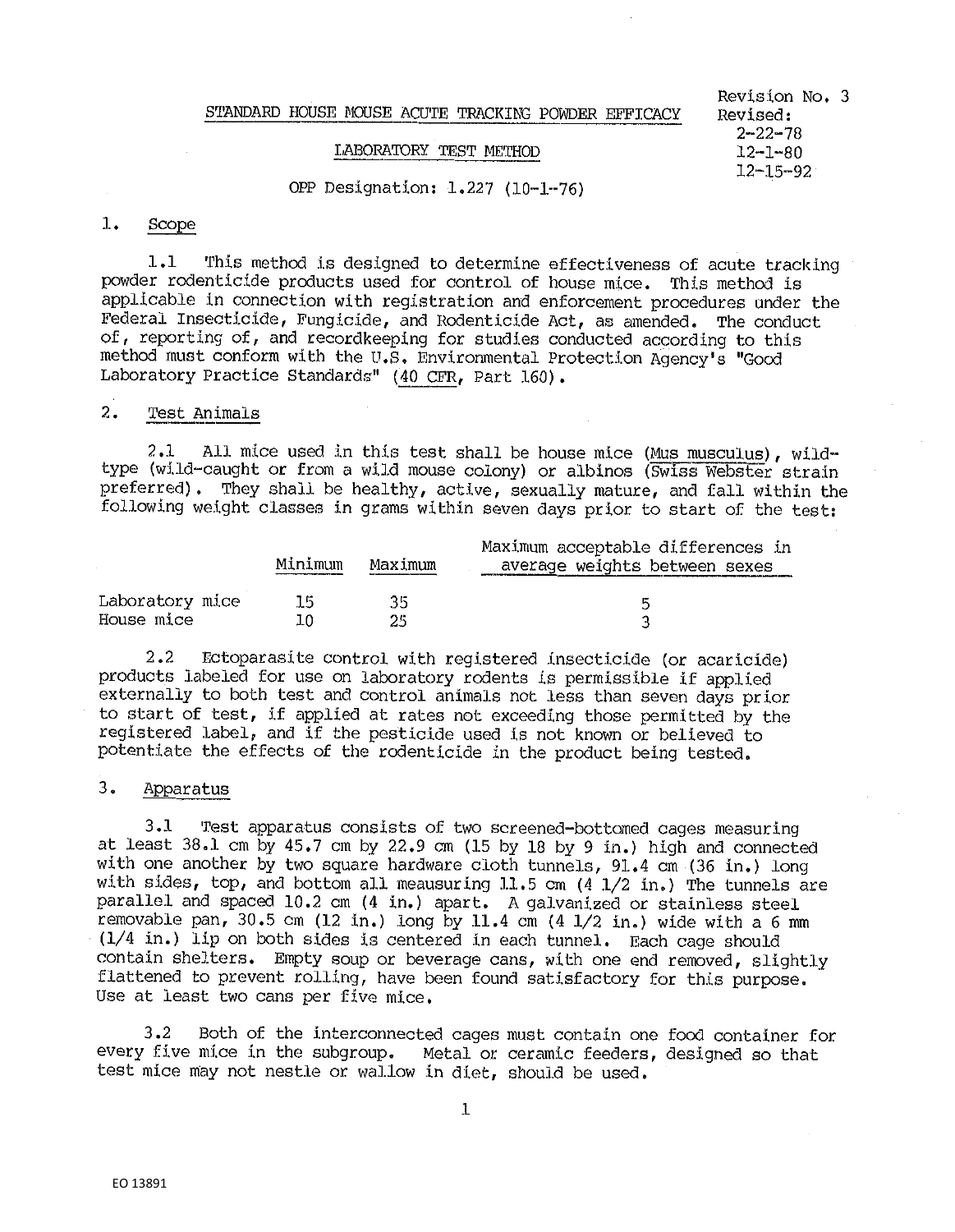OPP 1.227

3.3 Each of the interconnected cages must contain one no-drip waterer fitted with ball-type watering tubes. Provide one waterer for every 5 mice in the subgroup,

# 4. Pretest Holding Conditions

4,1 All mice used in this test method must be held, group-caged with sexes separate, for observation in the laboratory for a period of at least one<br>and not more than four weeks prior to testing. During the last seven days of and not more than four weeks prior to testing. this period, mice shall be held under laboratory conditions  $(i.e.,$  temperature, humidity, lighting, etc,) comparable to those of the animal testing room if not actually in the testing room, The test animals must not be fasted prior to testing. Water and a commercial mouse diet must be available to them at all times.

#### 5. Holding and Test Conditions

5,1 Temperature 20 to 25° c, Strong air currents from

Relative humidity 50 to 55%.

Light 12 h artificial light per day, not to exceed 2153 lx (200 ft candles) at cage location. Total reversing of the natural photoperiods of the test animals by timed lighting is not recommended.

heaters or air conditioners shall not

blow directly onto test animals.

## 6. Procedure

6 ,1 A test group consists of a minimum of 20 mice (10 males, 10 females) group-caged in single-sex subgroups of 5 or 10 animals. For each test or series of tests conducted at the same time on the same strain, include one untreated control group of 20 mice (10 males, 10 females), caged in the same manner as the group(s) to be exposed to toxic tracking powder. Acclimate all animals to test conditions for three days prior to exposure to toxicant, immediately following pretest holding period (4.1).

6.2 Fill food containers  $(3.2)$  in each of the interconnected cages daily with a commercially available laboratory mouse diet. Provide at least 15 grams of feed per animal per day in each of the interconnected cages,

6.3 Fill waterers (3.3) daily to provide at least 200 ml of tap water for every five subjects in the subgroup.

6.4 Place test subgroups of five or ten animals of the same sex into separate apparatuses. Each study group is to be divided into either a subgroup of 10 males and one of 10 females or into two subgroups of five males each and two subgroups of 10 females each.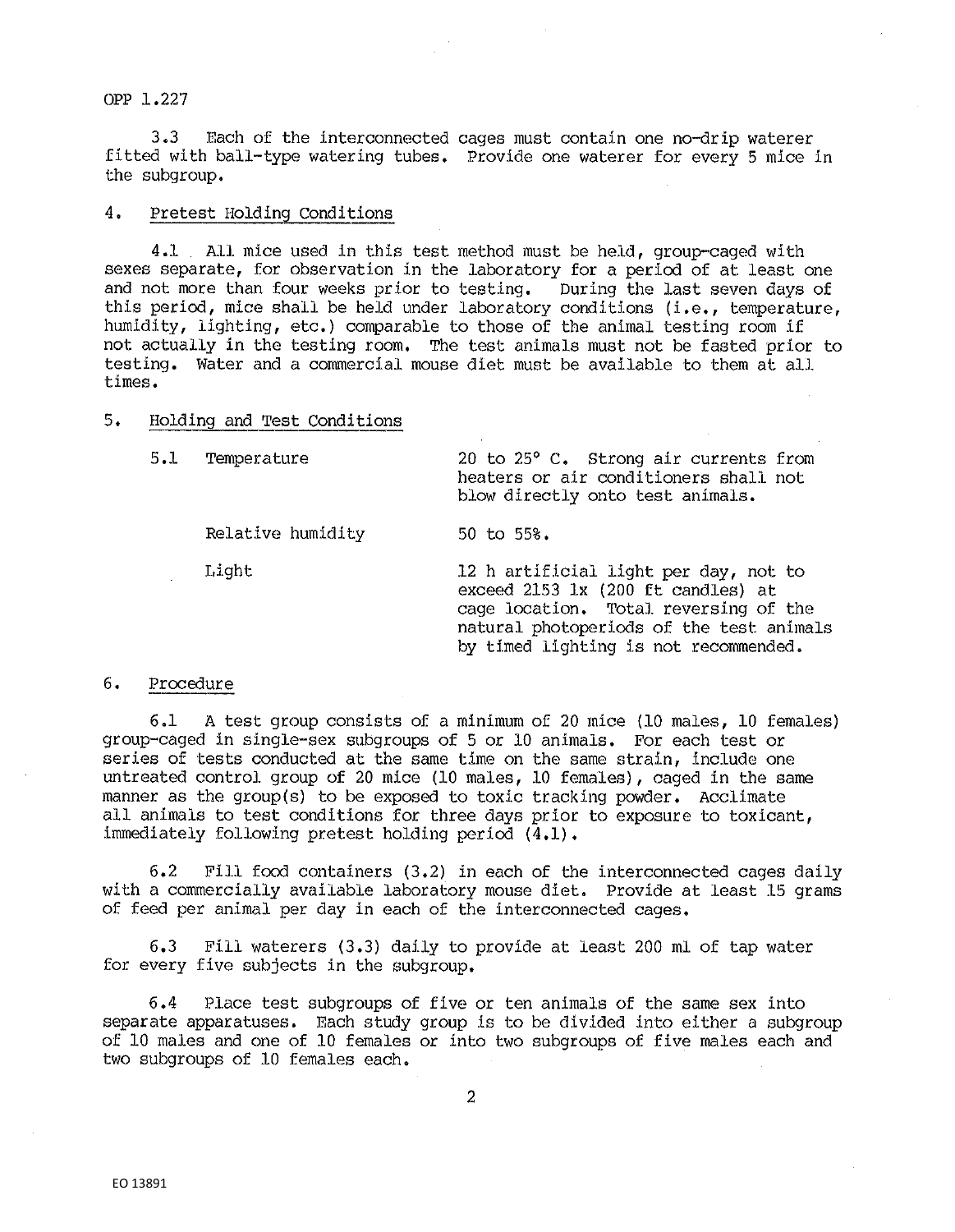OPP 1.227

6.5 Commencing five days after the introduction of mice in the testing apparatus, dust one of the removable steel pans with the tracking powder (the same tunnel throughout the test) each day according to instructions given on the label. As most product label direct users to to dust lightly, 9 grams of the dusting powder should be used daily.

6,6 Maintain a daily record of activity across the powder on the treated plate. Cover all previous signs of activity with fresh powder after the daily reading has been taken,

6, 7 Low-current electric sensing devices and activity counters may be installed in each tunnel to record mouse movement through both the treated and untreated tunnels,

6,8 Animals on test should not be subjected to undue or unnecessary stress from noise or human activities (i.e., movement). Human activity within the animal test room shall be minimal.

#### 7 • Test Period

7 ,1 Maintain test period for 3 days, counted from the day when tracking powder was introduced,

7,2 Remove dead mice daily, or more frequently as observed,

7.3 Remove, thoroughly clean, and replace the tracking powder removable pan in the tunnel after the test period.

7.4 This laboratory efficacy test should be replicated at least once.

### 8. Test Period Follow-Up

8.1 Maintain observation on surviving test and control group mice for a minimum of five days following test (powder exposure) period.

8,2 Continue feeding commercial rat and mouse diet as in 6,2.

8.3 Describe unusual activities of test animals in tunnels and cages in report of test and posttest periods,

#### 9, Calculation and Evaluation of Results

9.1 Record date, weight, and sex of each mouse dying during the study and of survivors in test and control groups, Retain original laboratory test records for future reference. Report all data collected including initial and final weights of test subjects. Include copies of all "raw" data sheets and type summaries of test results

9.2 The product is considered satisfactory if mortality of at least 90% of the animals exposed to the tracking powder die and if no more than 10% of the animals in the control group die.

3